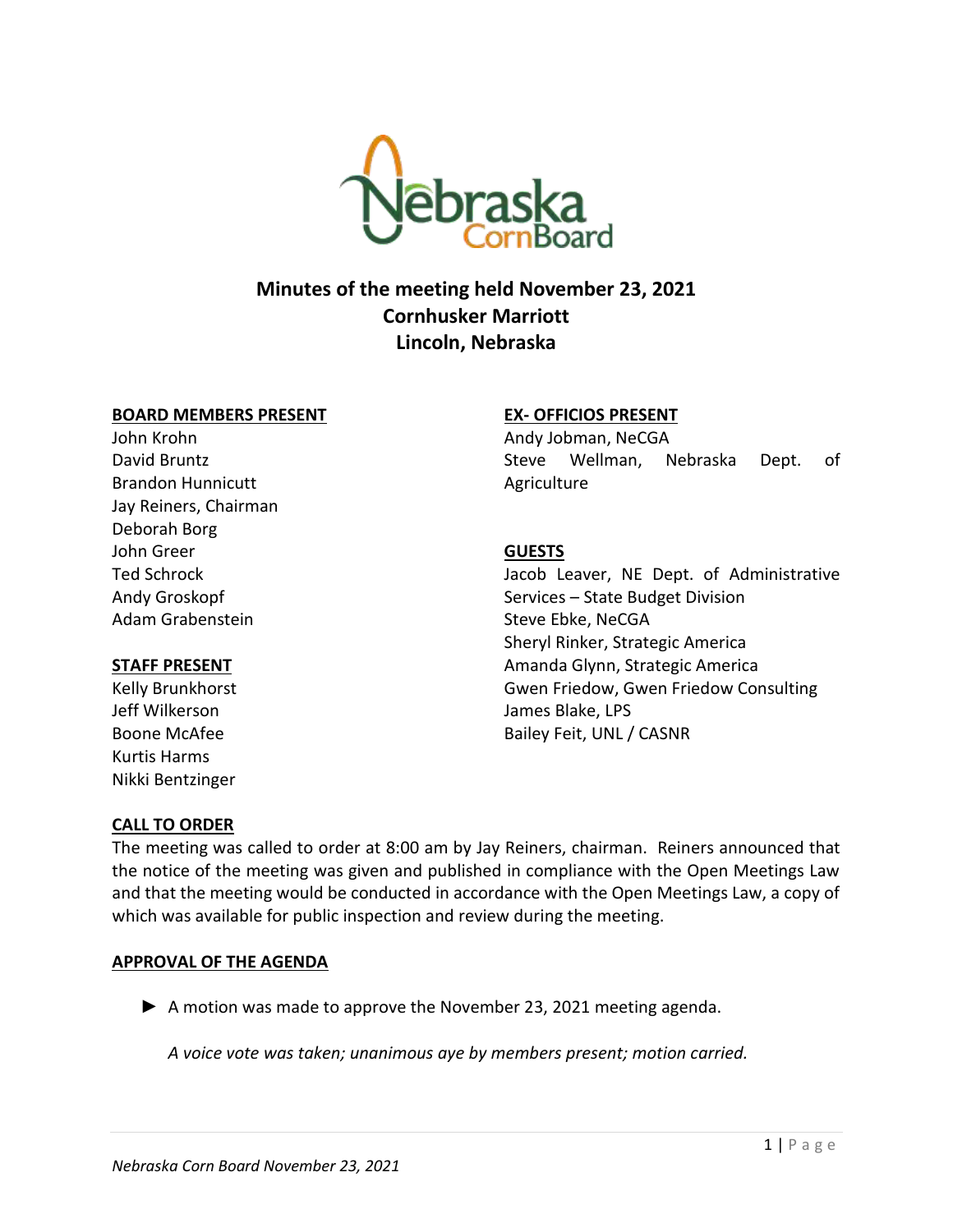# **NCGA PORTFOLIO ALLOCATION**

- ► A motion was made to approve the NCGA portfolio allocation with the following breakdown:
	- o Market Development
		- \$80,000
	- $\circ$  Fthanol
		- \$80,000
	- o Stewardship
		- \$80,000
	- o Member & Consumer Engagement
		- \$80,000
	- o Sustainable Ag Research
		- \$80,000
	- $\circ$  Production Technology
		- \$80,000

*A roll call vote was taken: Aye: Bruntz, Schrock, Greer, Reiners, Hunnicutt, Groskopf, Grabenstein, Krohn, Borg Nay: None Abstain: Not Present: By a vote of 9 ayes and 0 nays, motion carried.*

# **COMMUNICATIONS COMMITTEE**

► The Communications Committee reported to the full Board the approval of \$5,000 from the Communications unobligated to a line item LPS / CASNR in the Communications Budget.

#### **EXECUTIVE COMMITTEE**

► A motion was made by the Executive Committee to approve up to \$50,000 in funding from the Market Development Committee Ethanol Infrastructure Investment line item for Fat Dogs, North Platte location.

> *A roll call vote was taken: Aye: Groskopf, Borg, Krohn, Greer, Reiners, Schrock, Hunnicutt, Grabenstein, Bruntz Nay: None Abstain: None Not Present: None By a vote of 9 ayes and 0 nays, motion carried.*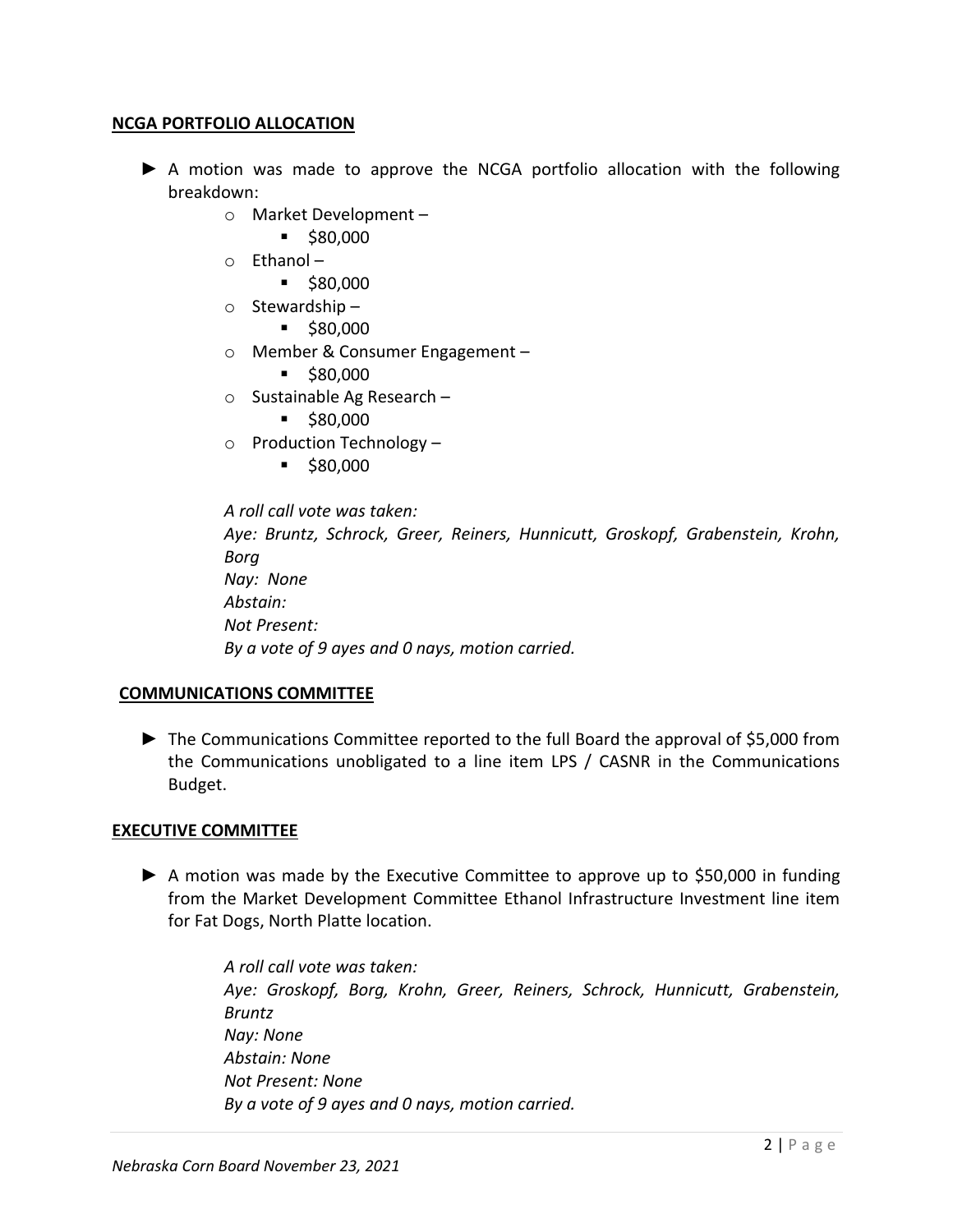► A motion was made by the Executive Committee to approve \$3,000 out of the Government Relations Committee budget to fund UAN economic analysis study with Agriculture Food and Policy Center at Texas A&M and Texas Corn.

> A roll call vote was taken: Aye: Krohn, Reiners, Borg, Bruntz, Groskopf, Hunnicutt, Schrock, Grabenstein, Greer Nay: None Abstain: None Not Present: None By a vote of 9 ayes and 0 nays, motion carried.

# **MINUTES**

► A motion was made to approve the minutes from the August 19, 2021 meeting.

*A voice vote was taken; unanimous aye by members present; motion carried.*

# **FISCAL REPORT**

► A motion was made to approve the August, September and October 2021 fiscal reports as presented.

*A voice vote was taken; unanimous aye by members present; motion carried.*

# **CALENDAR/TRAVEL**

| Month    | <b>Dates</b> | Year | <b>PURPOSE</b>                    | <b>LOCATION</b> | <b>APPROVED</b>           |
|----------|--------------|------|-----------------------------------|-----------------|---------------------------|
| December | $1 - 3$      | 2021 | Nebraska<br>Cattleman             | Kearney, NE     | <b>Bruntz</b>             |
|          |              |      | Conference & Banquet              |                 |                           |
| December | $5 - 7$      | 2021 | Nebraska<br><b>Bureau</b><br>Farm | Kearney, NE     | Reiners                   |
|          |              |      | &<br>Meeting<br>Annual            |                 |                           |
|          |              |      | Conference                        |                 |                           |
|          |              |      |                                   |                 |                           |
| December | $13 - 17$    | 2021 | <b>NCGA State</b>                 | STL, MO         | Brunkhorst,<br>Reiners,   |
|          |              |      | Execs/Presidents/Chairman         |                 | Hunnicutt                 |
|          |              |      | Leadership Symposium              |                 |                           |
| December | $13 - 14$    | 2021 | <b>Field to Market</b>            | <b>WDC</b>      | Hunnicutt                 |
|          |              |      |                                   |                 |                           |
| December | 14-16        | 2021 | <b>Fuels 2021</b>                 | Dallas, TX      | Wilkerson                 |
|          |              |      |                                   |                 |                           |
| January  | $10-12$      | 2022 | <b>NCGA Action Team</b>           | STL, MO         | Wilkerson,<br>Schrock,    |
|          |              |      | <b>Meetings</b>                   |                 | Brunkhorst,<br>Hunnicutt, |
|          |              |      |                                   |                 | Harms, McAfee             |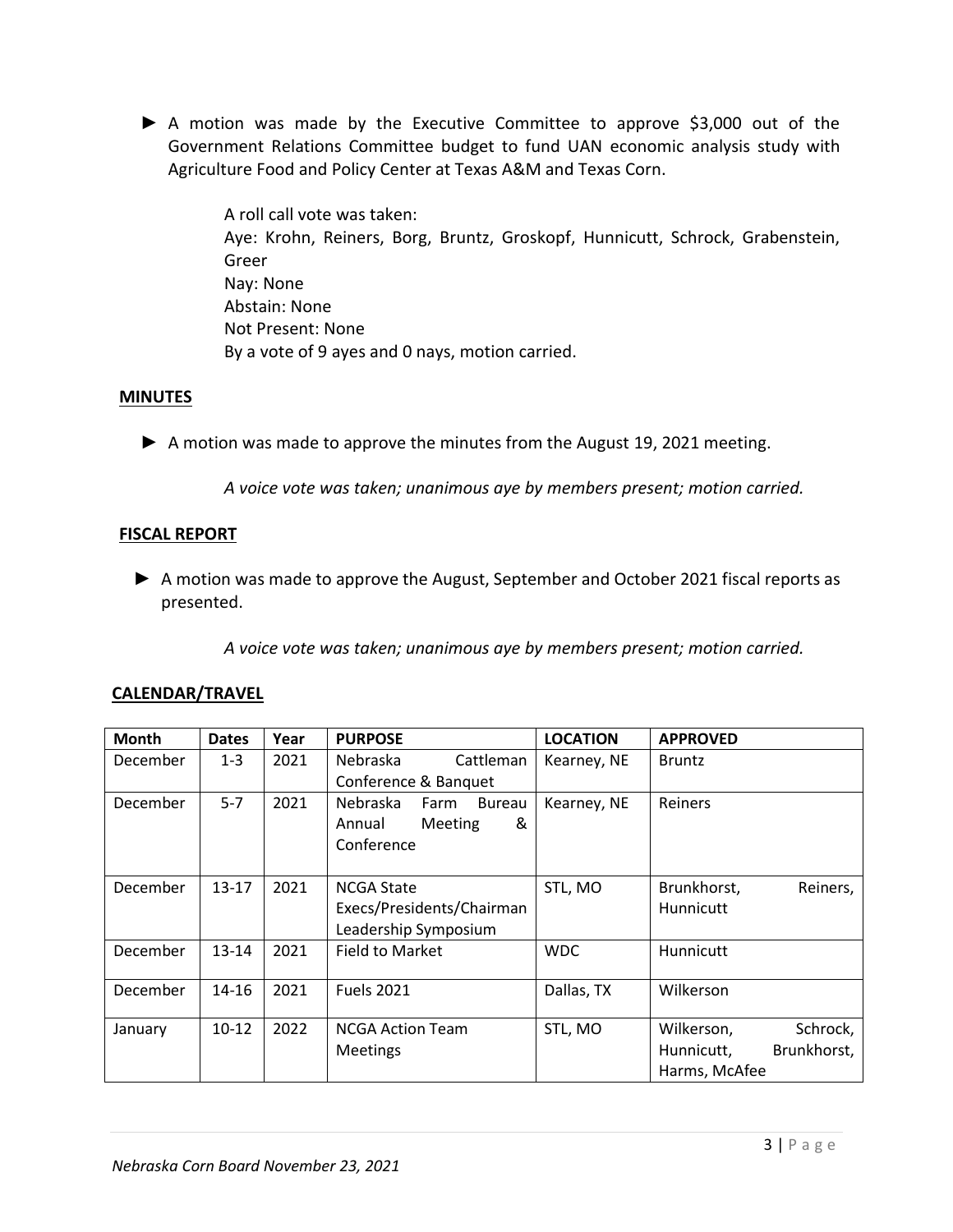| January            | 20        | 2022 | <b>NECGA Annual Meeting</b>           | Lincoln, NE                  | Brunkhorst, Harms, McAfee,<br>Wilkerson, Hunnicutt, Borg,<br>Krohn,<br>Bruntz,<br>Greer,<br>Groskopf, Schrock, Reiners,<br>Grabenstein                      |
|--------------------|-----------|------|---------------------------------------|------------------------------|-------------------------------------------------------------------------------------------------------------------------------------------------------------|
| January            | 24-28     | 2022 | Leadership at Its Best                | Triangle Park,<br>NC and WDC | <b>Borg</b>                                                                                                                                                 |
| January            | 24-25     | 2022 | <b>Field to Market</b>                | <b>WDC</b>                   | Hunnicutt                                                                                                                                                   |
| January            | 25        | 2022 | Iowa Renewable Fuels<br>Summitt       | Altoona, IA                  | Wilkerson, Schrock                                                                                                                                          |
| January            | 31        | 2022 | <b>NCB Board Meeting</b>              | Grand Island,<br><b>NE</b>   | Brunkhorst, Harms, McAfee,<br>Wilkerson,<br>Bentzinger,<br>Borg,<br>Hunnicutt,<br>Krohn,<br>Bruntz, Greer, Groskopf,<br>Schrock,<br>Reiners,<br>Grabenstein |
| February           | $9 - 12$  | 2022 | Growth ELC                            | Miami, FL                    | Wilkerson                                                                                                                                                   |
| February           | $8 - 19$  | 2022 | Gulf Show and Expo 2020               | Dubai                        | Reiners                                                                                                                                                     |
| February           | 14-16     | 2022 | <b>USGC Meeting</b>                   | Greensville,<br><b>SC</b>    | Hunnicutt, Borg, Wilkerson,<br>Greer, McAfee, Brunkhorst,<br>Groskopf                                                                                       |
| February           | $21 - 23$ | 2022 | <b>National Ethanol</b><br>Conference | New Orleans,<br>LA           | Schrock, Wilkerson                                                                                                                                          |
| February-<br>March | $28-3$    | 2022 | NECGA DC Leadership                   | <b>WDC</b>                   | Brunkhorst, Borg, Krohn                                                                                                                                     |
| March              | $7 - 13$  | 2022 | <b>NCGA Commodity Classic</b>         | New Orleans,<br>LA           | Brunkhorst, Harms,<br>Wilkerson, Svanda, Bruntz,<br>Grabenstein, Borg,<br>Hunnicutt, Reiners,<br>Schrock, Groskopf, McAfee,                                 |
| March              | 17-18     | 2022 | <b>NCB Board Meeting</b>              | Lincoln, NE                  | Brunkhorst, Harms,<br>McAfee, Wilkerson,<br>Bentzinger, Hunnicutt,<br>Borg, Krohn, Bruntz, Greer,<br>Groskopf, Schrock, Reiners,<br>Grabenstein             |
| March              | $22 - 24$ | 2022 | <b>NCGA AIC Meeting</b>               | <b>WDC</b>                   | Brunkhorst                                                                                                                                                  |
| March              | $22 - 25$ | 2022 | <b>NCGA Corn Board Meeting</b>        | <b>WDC</b>                   | Hunnicutt                                                                                                                                                   |

▶ A motion was made to approve the travel listed on the spreadsheet for the months of December 2021 and January, February, March, and April in 2022.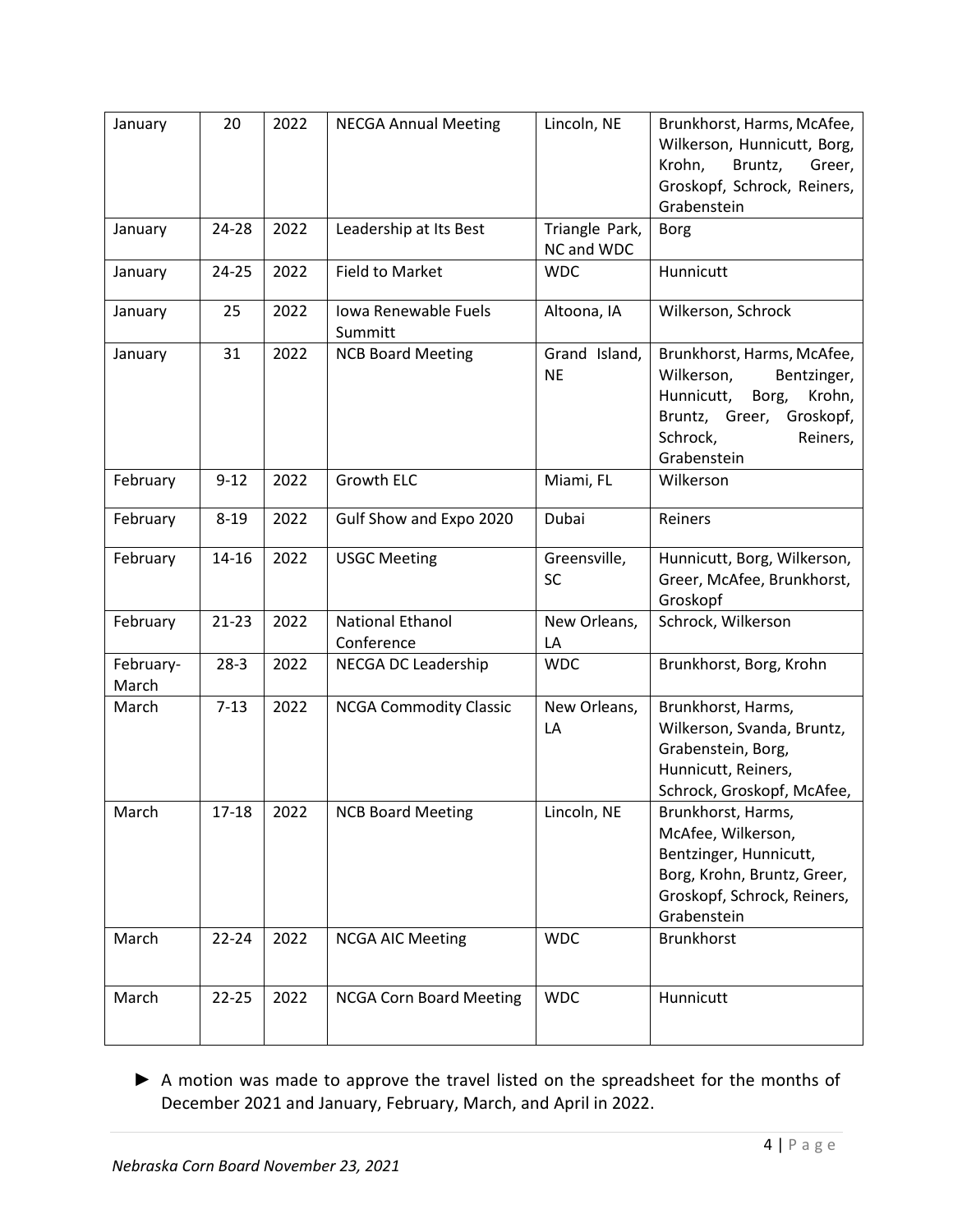*A voice vote was taken; unanimous aye by members present; motion carried.*

# **PUBLIC DISCUSSION**

Reiners provided the opportunity for public discussion.

# **ADJOURN**

► Finding no further business before the board, A motion was made to adjourn the meeting. Chairman Reiners adjourned the meeting at 2:15 pm.

*A voice vote was taken; unanimous aye by members present; motion carried.*

SUBMITTED BY,

(Feb 1, 2022 19:04 MST)

 $\frac{1}{2}$  Andy Cookopf (Feb 1, 2022 19:04 MST)

Andy Groskopf, Secretary/Treasurer Nikki Bentzinger, Business Manager